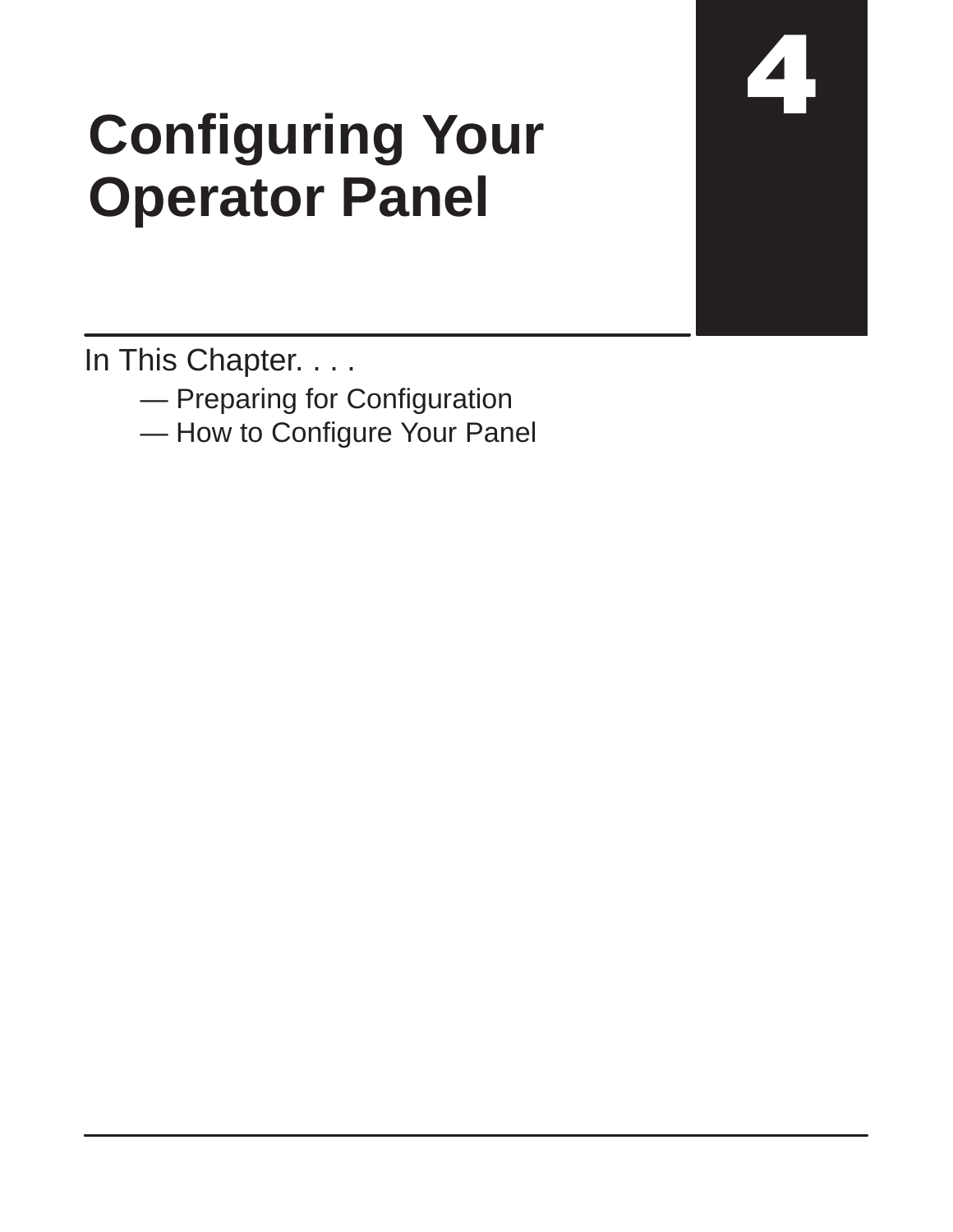## **Preparing for Configuration**

Menu

**OP–WINEDIT Software**

The OP–414 is configured with software running on a personal computer. This software is available through **Automationdirect.com** and is referred to as OP–WINEDIT configuration software.



The OP–WINEDIT configuration software allows you to configure OP–panel applications, as well as download (write to panel) and upload (read from panel) the configurations. Use this software to configure your communication link, select pushbutton control, and enter operator display messages. Order the software from **Automationdirect.com** using part number OP–WINEDIT. The OP–414 panel requires version 2.3 or later. **More about OP–WINEDIT**

The OP–WINEDIT software provides **Help** windows which supply instructions for performing all necessary configuration tasks. Should you have problems understanding how to program your panel, refer to these built-in Help windows. To access the Help windows, point and click on the Help menu and choose Using help, or click on the [?] icon located near the top of the main configuration window. **HELP Screens**

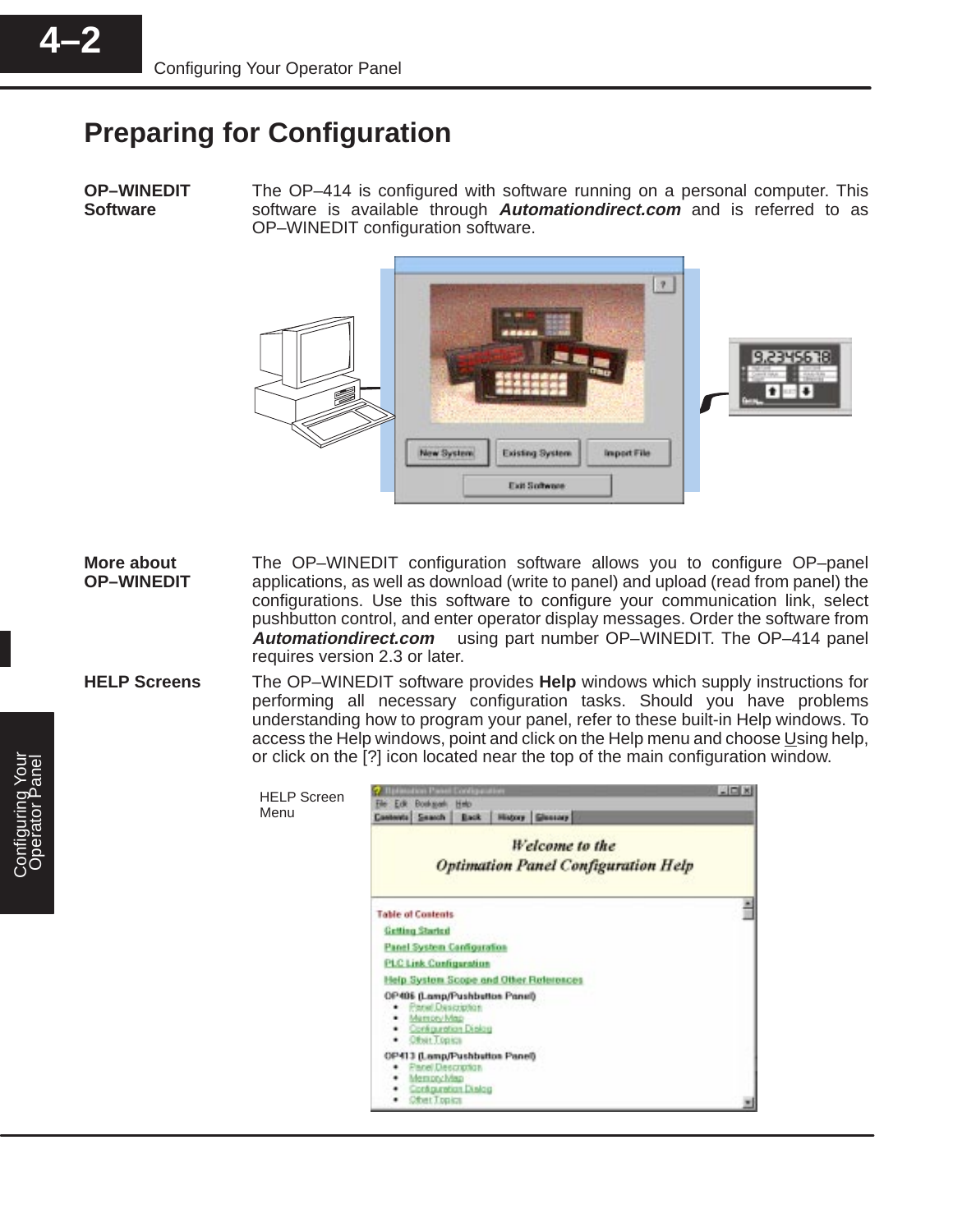

## **How to Configure Your Panel**

Follow these steps to configure your OP–414 operator panel.

- **Load OP–WINEDIT**  If you are not already using the configuration software or have an older version, you must install version 2.3 or later (if you are using an older version of OP–WINEDIT you can obtain an upgrade at our web site). The software is provided on one 3-1/2 inch high-density diskette and comes with its own manual. Here are brief installation instructions. **Step 1**
	- Place the installation disk into your computer's floppy drive (usually either drive A or drive B).
	- Open Microsoft<sup>™</sup> Windows (3.1 or above). For Microsoft Windows 95, 98 or NT the **Start/Run** program task bar is located at the bottom left portion of your screen. For Microsoft Windows 3.x versions select **File/Run** from the Program Manager screen.
	- Select **Run**, and a pop-up window appears. Type in the path for the drive in which you have placed the setup disk and designate the file **setup**. Click on **OK** when you are finished.
- **Connect Panel to PC** Connect the OP–414 to a COM port on your personal computer using the OP–CCBL configuration cable. Make sure the OP–PS400 5VDC power supply is connected. **Step 2**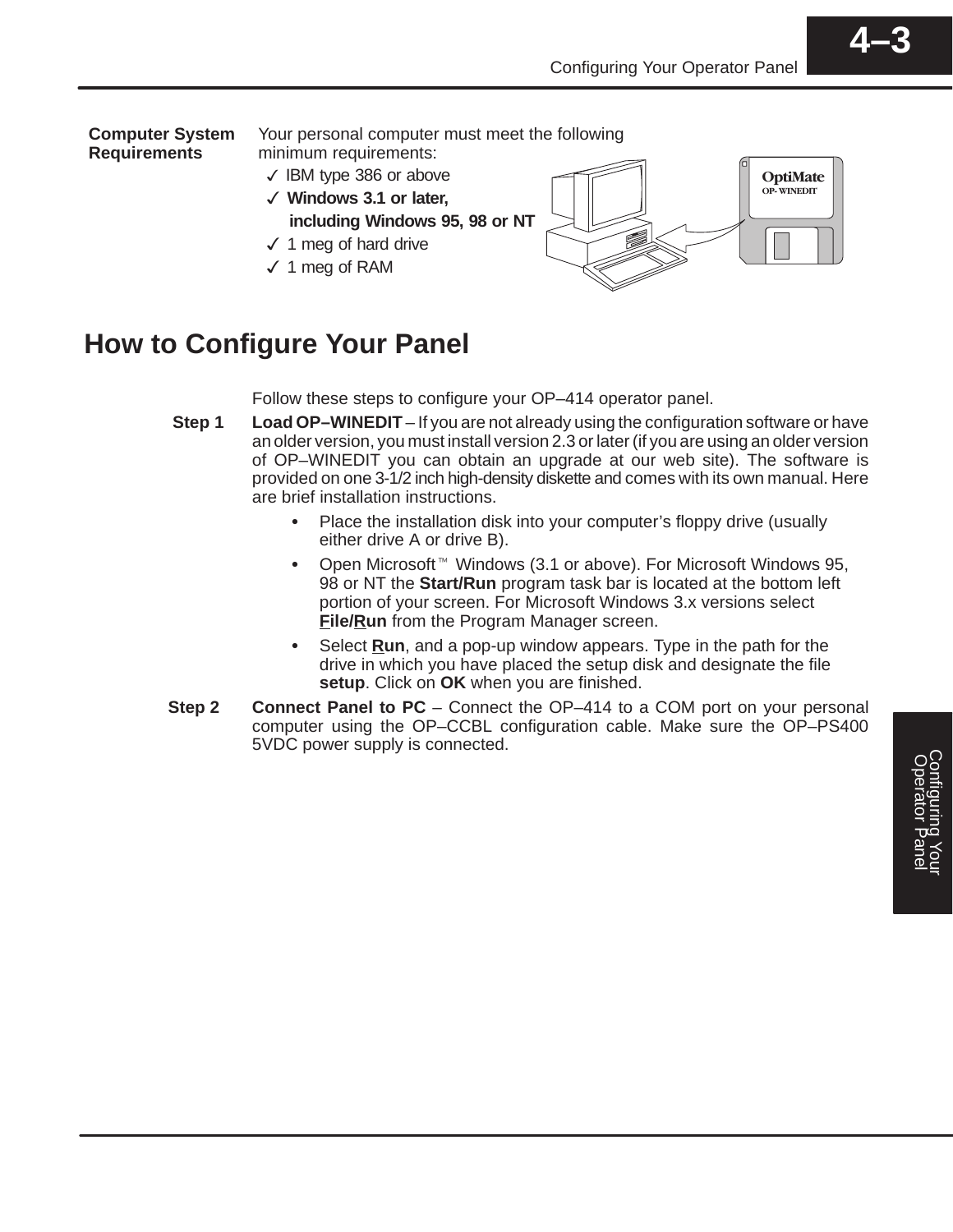- **Open OP-WINEDIT** Select New System. **Step 3**
- **Start Configuring Your Panel Start by filling in these parameters: Step 4**



**Select Configure PLC Link** – Here is where you define protocol items such as PLC address, baud rate and parity. Enter the appropriate parameters for your PLC. The following table provides the necessary information for most PLC**Direct** controllers. For other PLC families, reference that product's user manual to determine the port communications capabilities. **Step 5**

> During configuration, make sure that your address and communications parameters match the PLC port settings. The PLC Timeout works like this: When the panel sends a message to the PLC and does not receive a response or does not understand the response, it will wait the time-out period before resending the message.



**4–4**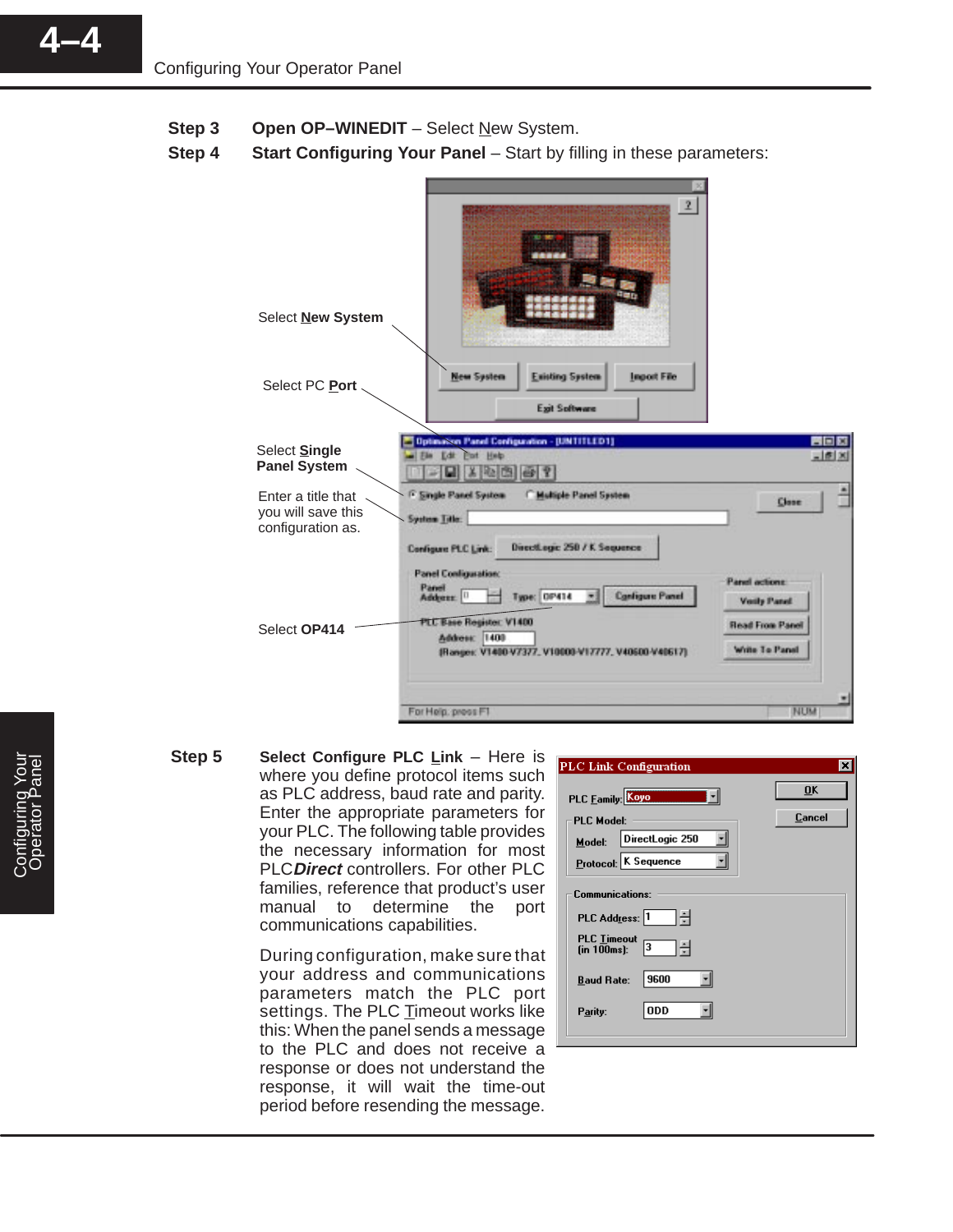You also have several ports which can be used to connect your communications cable. Some of these ports have fixed PLC address assignments, and some do not. The ports which allow configuring the PLC addresses can be set to a unique address, ranging from 1 through 90. **Refer to your User Manual for specific information on the ports of your PLC**.

**NOTE:** For Allen-Bradley, you will need to connect to Channel 0 (bottom serial port), using DF1 full duplex. Additionally, the Allen-Bradley software allows you to set the bottom port to a unique PLC address. The software default is PLC Address 1. You must select CRC error detection and make sure the address on the configuration screen matches the address you have assigned. This port must also be configured for either 4800 or 9600 baud. No other baud rates are supported for communicating between the OP–panels and an Allen-Bradley PLC. Since the Allen-Bradley software uses a default baud rate of 1200, you must change the settings.

| <b>PLC Model</b>                            | <b>Port/Baud Rates</b>         | <b>Parity</b> | <b>Stop</b><br><b>Bit</b> |
|---------------------------------------------|--------------------------------|---------------|---------------------------|
| <b>DL05</b><br>Port 1                       | 9600                           | Odd           | 1                         |
| Port <sub>2</sub>                           | 9600/19.2K                     | Odd/None      |                           |
| DL105/D2-230/<br><b>Top</b>                 | 9600                           | Odd           |                           |
| $D2 - 240$<br><b>Bottom</b><br>(DL240 only) | 9600/19.2k                     | Odd/None      | 1                         |
| $D2 - 250$                                  | <b>Top</b> 9600                | Odd/None      |                           |
|                                             | <b>Bottom</b> 9600/19.2K       | Odd/None      | 1                         |
| D3-330                                      | * DCU Only 4800/9600/19.2k     | Odd/None      | 1                         |
| $D3 - 340$                                  | * Bottom & Top 4800/9600/19.2k | Odd/None      | 1                         |
| $D3 - 350$<br>* Top                         | 9600                           | Odd/None      | 1                         |
|                                             | * Bottom 4800/9600/19.2K       | Odd           |                           |
| D4-430/440                                  | <b>Top</b> 9600                | Odd           |                           |
|                                             | * Bottom 9600/19.2k            | Odd/None      | 1                         |
|                                             | <b>DB15</b> 9600               | Odd           |                           |
| $D4 - 450$                                  | * DB25 9600/19.2k              | Odd/None      | 1                         |
|                                             | RJ12 9600/19.2k                | Odd/None      |                           |

\* These ports do not supply +5VDC. You must use the OP–PS400 external power supply.

**Select the Base Register Address –** This step is very important because it establishes the link in your PLC memory to the panel. Chapter 3, Understanding the Features, describes the mapping process. Once you are familiar with the mapping process and you know which memory block in your PLC to use (refer to the user manual for your PLC), enter your selection. **Step 6**

> If you choose Allen-Bradley as your PLC Type, you must enter the PLC File Number in addition to a Base Register Address. You must expand the memory map in the Allen-Bradley PLC to include all registers being used by the OP-panel. The panel will only recognize integer file types N7 and user-defined file types N9 through N255. Enter the number only and not the prefix N. The Base Register Address is any number between 0 and 255.